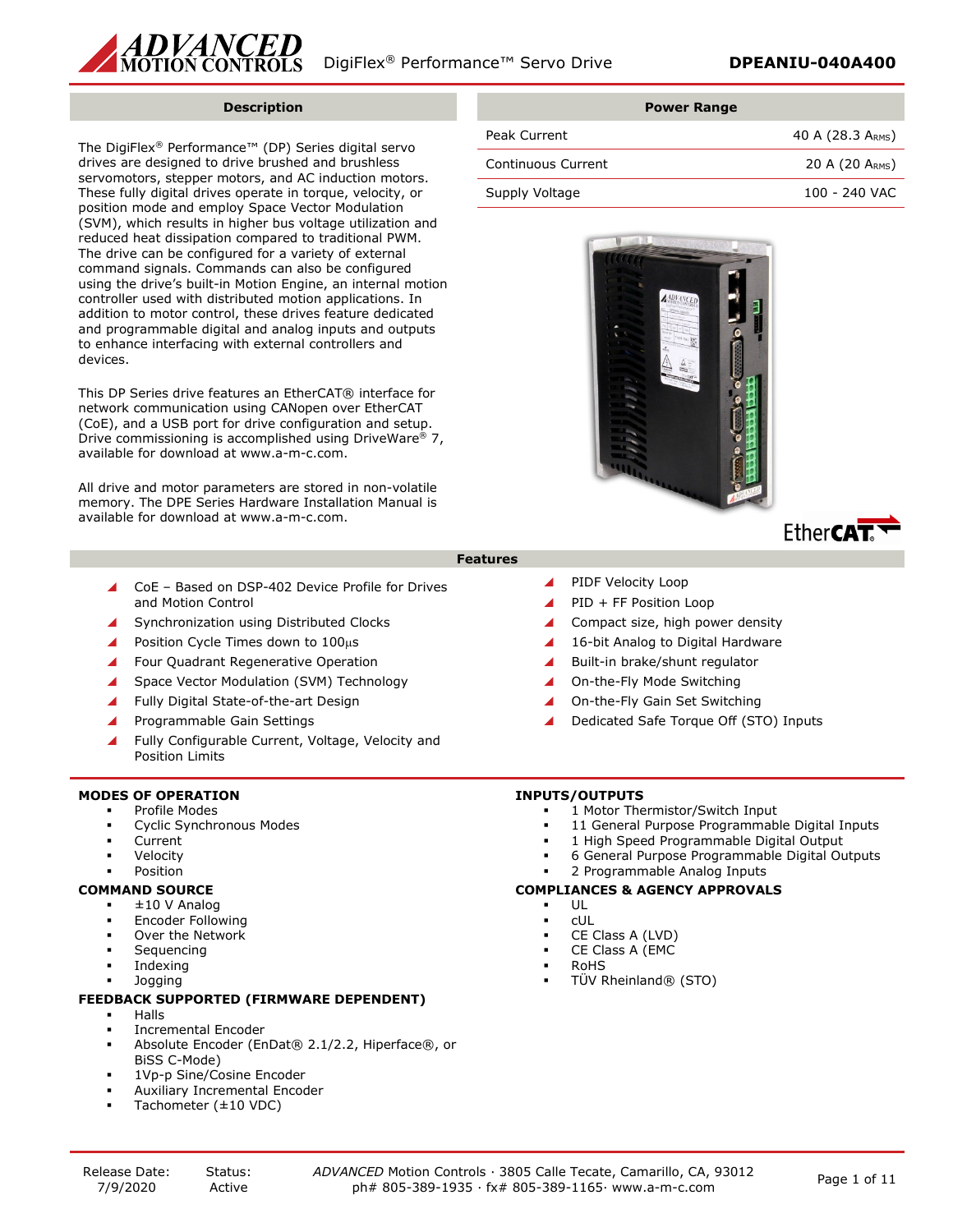

### **BLOCK DIAGRAM**



#### **Information on Approvals and Compliances**

| $\epsilon$ $\mathbf{W}$ us                                                                   | US and Canadian safety compliance with UL 508c, the industrial standard for power conversion electronics. UL<br>registered under file number E140173. Note that machine components compliant with UL are considered UL<br>registered as opposed to UL listed as would be the case for commercial products.                                                                |
|----------------------------------------------------------------------------------------------|---------------------------------------------------------------------------------------------------------------------------------------------------------------------------------------------------------------------------------------------------------------------------------------------------------------------------------------------------------------------------|
|                                                                                              | Compliant with European EMC Directive 2014/30/EU on Electromagnetic Compatibility (specifically EN 61000-6-<br>4:2007/A1:2011 for Emissions, Class A and EN 61000-6-2:2005 for Immunity, Performance Criteria A).<br>LVD requirements of Directive 2014/35/EU (specifically, EN 60204-1:2006/A1:2009, a Low Voltage Directive to<br>protect users from electrical shock). |
| ROHS<br><b>Compliant</b>                                                                     | The RoHS Directive restricts the use of certain substances including lead, mercury, cadmium, hexavalent chromium<br>and halogenated flame retardants PBB and PBDE in electronic equipment.                                                                                                                                                                                |
| Functional<br>Safety<br>Type<br>Approved<br>www.tuv.com<br><b>CERTIFIED</b><br>ID 0600000000 | Functional Safety STO is TUV Rheinland® certified and meets requirements of the following standards:<br>Category 4 / PL e<br>EN ISO 13849-1<br>$\bullet$<br>EN IEC 61800-5-2<br>STO (SIL 3)<br>$\bullet$<br>SIL CL <sub>3</sub><br>EN62061<br>SIL <sub>3</sub><br>IEC 61508                                                                                               |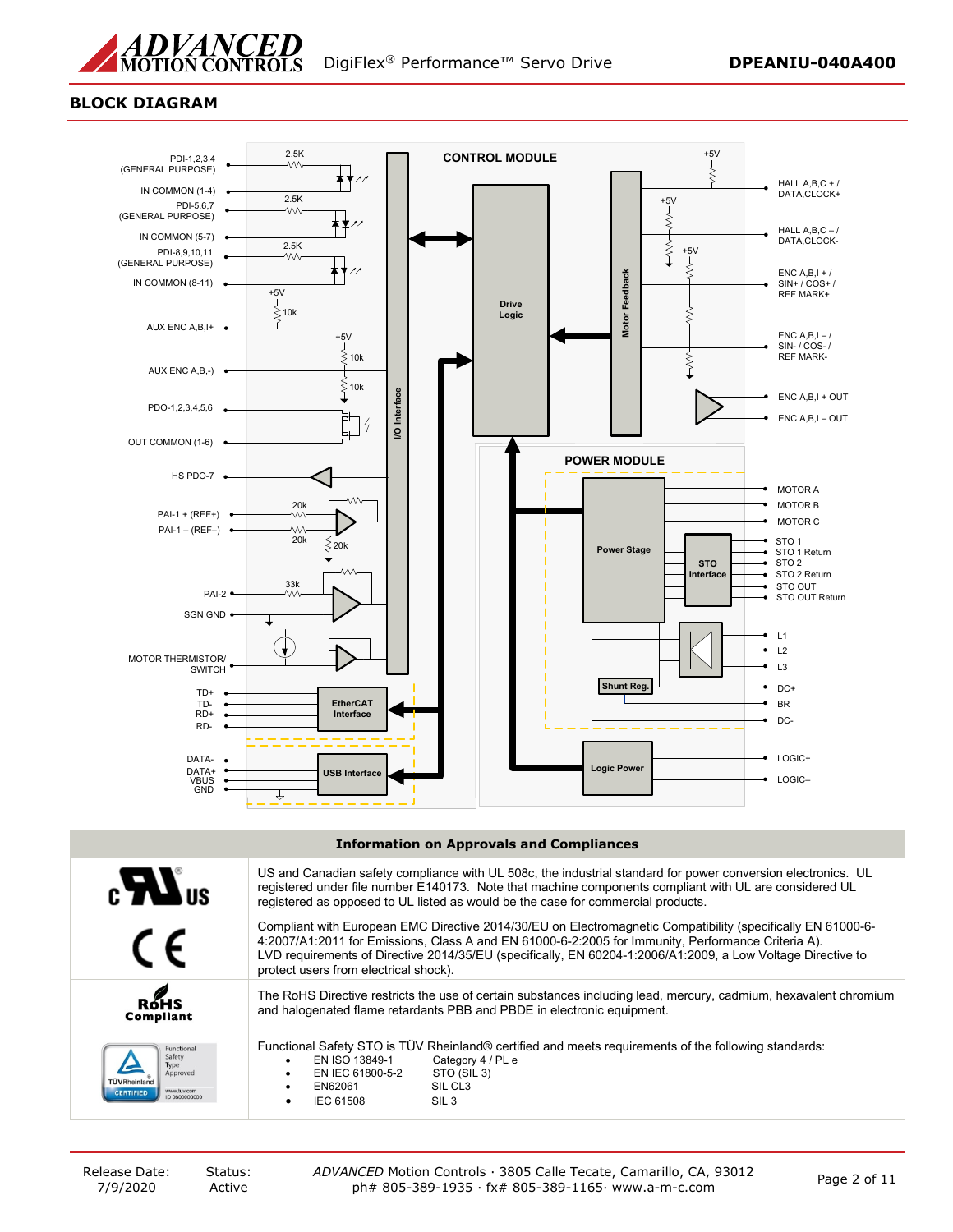

### **SPECIFICATIONS**

| Description                                                                                                                                                                                                                    | Units                        | <b>Power Specifications</b><br>Value                                                                                                                                         |
|--------------------------------------------------------------------------------------------------------------------------------------------------------------------------------------------------------------------------------|------------------------------|------------------------------------------------------------------------------------------------------------------------------------------------------------------------------|
| Rated Voltage                                                                                                                                                                                                                  | VAC (VDC)                    | 240 (339)                                                                                                                                                                    |
| AC Supply Voltage Range                                                                                                                                                                                                        | <b>VAC</b>                   | $100 - 240$                                                                                                                                                                  |
| <b>AC Supply Minimum</b>                                                                                                                                                                                                       | <b>VAC</b>                   | 90                                                                                                                                                                           |
| AC Supply Maximum                                                                                                                                                                                                              | <b>VAC</b>                   | 264                                                                                                                                                                          |
| AC Input Phases <sup>1</sup>                                                                                                                                                                                                   | $\sim$                       | 3                                                                                                                                                                            |
| <b>AC Supply Frequency</b>                                                                                                                                                                                                     | Hz                           | $50 - 60$                                                                                                                                                                    |
| DC Supply Voltage Range <sup>2</sup>                                                                                                                                                                                           | <b>VDC</b>                   | $127 - 373$                                                                                                                                                                  |
| DC Bus Over Voltage Limit                                                                                                                                                                                                      | <b>VDC</b>                   | 394                                                                                                                                                                          |
| DC Bus Under Voltage Limit                                                                                                                                                                                                     | <b>VDC</b>                   | 55                                                                                                                                                                           |
| Logic Supply Voltage                                                                                                                                                                                                           | <b>VDC</b>                   | 20 - 30 (@ 850 mA)                                                                                                                                                           |
| Safe Torque Off Voltage <sup>3</sup>                                                                                                                                                                                           | <b>VDC</b>                   | 24(.±6)                                                                                                                                                                      |
| Maximum Peak Output Current <sup>4</sup>                                                                                                                                                                                       | A (ARMS)                     | 40 (28.3)                                                                                                                                                                    |
| Maximum Continuous Output Current <sup>5</sup>                                                                                                                                                                                 | A (A <sub>RMS</sub> )        | 20 (20)                                                                                                                                                                      |
| Maximum Continuous Power @ Rated Voltage6                                                                                                                                                                                      | W                            | 6441                                                                                                                                                                         |
| Maximum Continuous Power Dissipation @ Rated Voltage                                                                                                                                                                           | W                            | 339                                                                                                                                                                          |
| Internal Bus Capacitance                                                                                                                                                                                                       | μF                           | 660                                                                                                                                                                          |
| External Shunt Resistor Minimum Resistance <sup>7</sup>                                                                                                                                                                        | $\Omega$                     | 25                                                                                                                                                                           |
| Minimum Load Inductance (Line-To-Line) <sup>8</sup>                                                                                                                                                                            | μH                           | 600                                                                                                                                                                          |
| <b>Switching Frequency</b>                                                                                                                                                                                                     | kHz                          | 20                                                                                                                                                                           |
| Maximum Output PWM Duty Cycle                                                                                                                                                                                                  | %                            | 100                                                                                                                                                                          |
| Low Voltage Supply Outputs                                                                                                                                                                                                     |                              | +5 VDC (250 mA)                                                                                                                                                              |
| Description                                                                                                                                                                                                                    | Units                        | <b>Control Specifications</b><br>Value                                                                                                                                       |
| Communication Interfaces <sup>9</sup>                                                                                                                                                                                          | $\sim$                       | EtherCAT® (USB for Configuration)                                                                                                                                            |
| <b>Command Sources</b>                                                                                                                                                                                                         | $\overline{\phantom{a}}$     | ±10 V Analog, Encoder Following, Over the Network, Sequencing, Indexing, Jogging                                                                                             |
| <b>Feedback Supported</b>                                                                                                                                                                                                      | $\overline{a}$               | Halls, Incremental Encoder, Absolute Encoder (EnDat® 2.1/2.2, Hiperface®, or BiSS C-Mode), 1Vp-p<br>Sine/Cosine Encoder, Auxiliary Incremental Encoder, Tachometer (±10 VDC) |
| <b>Commutation Methods</b>                                                                                                                                                                                                     | $\sim$                       | Sinusoidal, Trapezoidal                                                                                                                                                      |
| Modes of Operation                                                                                                                                                                                                             | $\sim$                       | Profile Modes, Cyclic Synchronous Modes, Current, Velocity, Position                                                                                                         |
| Motors Supported <sup>10</sup>                                                                                                                                                                                                 |                              | Three Phase (Brushless Servo), Single Phase (Brushed Servo, Voice Coil, Inductive Load), Stepper (2-<br>or 3-Phase Closed Loop), AC Induction (Closed Loop Vector)           |
| <b>Hardware Protection</b>                                                                                                                                                                                                     |                              | 40+ Configurable Functions, Over Current, Over Temperature (Drive & Motor), Over Voltage, Short<br>Circuit (Phase-Phase & Phase-Ground), Under Voltage                       |
| Programmable Digital Inputs/Outputs (PDIs/PDOs)                                                                                                                                                                                | ÷,                           | 11/7                                                                                                                                                                         |
| Programmable Analog Inputs/Outputs (PAIs/PAOs)                                                                                                                                                                                 |                              | 2/0                                                                                                                                                                          |
| Primary I/O Logic Level                                                                                                                                                                                                        | $\sim$                       | 24 VDC                                                                                                                                                                       |
| Current Loop Sample Time                                                                                                                                                                                                       | $\mu s$                      | 50                                                                                                                                                                           |
| Velocity Loop Sample Time                                                                                                                                                                                                      | $\mu s$                      | 100                                                                                                                                                                          |
| Position Loop Sample Time                                                                                                                                                                                                      | $\mu s$                      | 100                                                                                                                                                                          |
| Maximum Sin/Cos Encoder Frequency                                                                                                                                                                                              | kHz<br>$\sim$                | 200                                                                                                                                                                          |
| Maximum Sin/Cos Interpolation                                                                                                                                                                                                  | $\sim$                       | 2048 counts per sin/cos cycle<br>Yes                                                                                                                                         |
| Internal Shunt Regulator<br><b>Internal Shunt Resistor</b>                                                                                                                                                                     | $\overline{a}$               | No                                                                                                                                                                           |
|                                                                                                                                                                                                                                |                              | <b>Mechanical Specifications</b>                                                                                                                                             |
| Description                                                                                                                                                                                                                    | Units                        | Value                                                                                                                                                                        |
| Agency Approvals                                                                                                                                                                                                               |                              | CE Class A (EMC), CE Class A (LVD), cUL, RoHS, TÜV Rheinland® (STO), UL                                                                                                      |
| Size (H x W x D)                                                                                                                                                                                                               | $mm$ (in)                    | 177.5 x 133.5 x 49.2 (6.99 x 5.26 x 1.94)                                                                                                                                    |
| Weight                                                                                                                                                                                                                         | $g$ (oz)                     | 1720 (60.7)                                                                                                                                                                  |
| Heatsink (Base) Temperature Range <sup>11</sup>                                                                                                                                                                                | °C (°F)                      | $0 - 75(32 - 167)$                                                                                                                                                           |
| Storage Temperature Range                                                                                                                                                                                                      | $^{\circ}$ C ( $^{\circ}$ F) | $-40 - 85(-40 - 185)$                                                                                                                                                        |
| <b>Cooling System</b>                                                                                                                                                                                                          | ×.                           | Natural Convection                                                                                                                                                           |
| Form Factor                                                                                                                                                                                                                    |                              | Panel Mount                                                                                                                                                                  |
| AUX. COMM Connector                                                                                                                                                                                                            | $\overline{\phantom{a}}$     | 5-pin, Mini USB B Type port                                                                                                                                                  |
| <b>COMM Connector</b>                                                                                                                                                                                                          | $\sim$                       | Shielded, dual RJ-45 socket with LEDs                                                                                                                                        |
| FEEDBACK Connector                                                                                                                                                                                                             | $\sim$                       | 15-pin, high-density, female D-sub                                                                                                                                           |
| AUX. ENCODER Connector                                                                                                                                                                                                         | $\sim$                       | 15-pin, high-density, male D-sub                                                                                                                                             |
| I/O Connector                                                                                                                                                                                                                  | $\tilde{\phantom{a}}$        | 26-pin, high-density, female D-sub                                                                                                                                           |
| +24V LOGIC Connector                                                                                                                                                                                                           | $\sim$                       | 2-port, 3.5 mm spaced insert connector                                                                                                                                       |
| <b>AC POWER Connector</b>                                                                                                                                                                                                      | ÷,                           | 4-port, 5.0 mm spaced, push-in front spring connection header                                                                                                                |
| DC POWER Connector                                                                                                                                                                                                             |                              | 5-port, 5.0 mm spaced, push-in front spring connection header                                                                                                                |
| <b>MOTOR POWER Connector</b>                                                                                                                                                                                                   | $\sim$                       | 4-port, 5.0 mm spaced, push-in front spring connection header                                                                                                                |
| <b>STO Connector</b><br>Can operate on single-phase VAC if peak/cont. current ratings are reduced by at least 30%.<br>1.                                                                                                       |                              | 8-port, 2.0 mm spaced, enclosed, friction lock header                                                                                                                        |
| Large inrush current may occur upon initial DC supply connection to DC Bus. See installation manual for details.<br>2.<br>STO features must be disabled for applications not using STO. See page 6 for more information.<br>3. |                              |                                                                                                                                                                              |

STO features must be disabled for applications not using STO. See page 6 for more information.<br>
4. Capable of supplying drive rated peak current for 2 seconds with 10 second foldback to continuous value. Longer times are p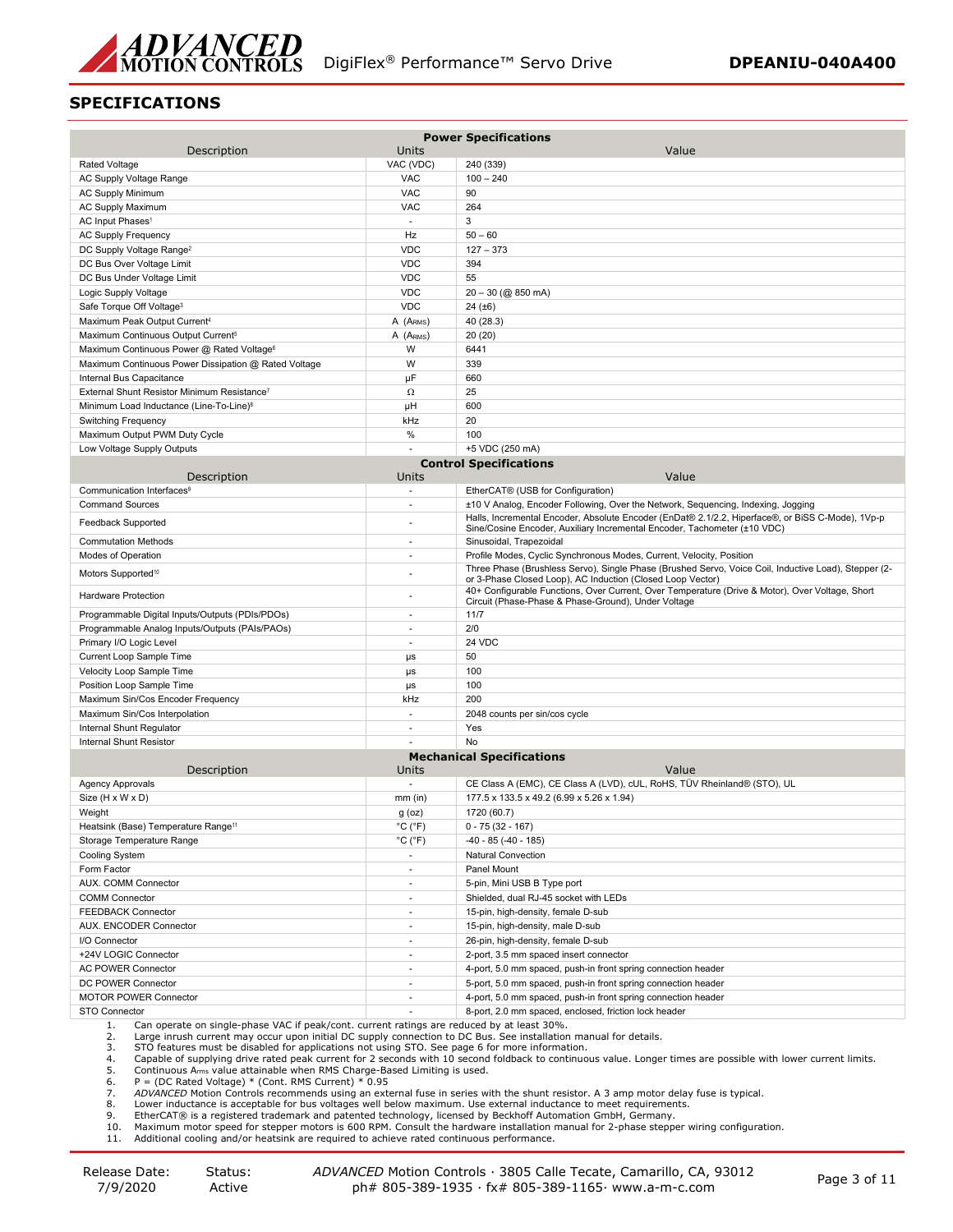

# **PIN FUNCTIONS**

| <b>COMM - EtherCAT Communication Connector</b> |          |                            |     |
|------------------------------------------------|----------|----------------------------|-----|
| Pin                                            | Name     | Description / Notes        | I/O |
|                                                | $RD+$    | Receiver + (100Base-TX)    |     |
|                                                | RD-      | Receiver - (100Base-TX)    |     |
|                                                | TD+      | Transmitter + (100Base-TX) | ∩   |
|                                                | RESERVED |                            |     |
|                                                | RESERVED | ۰.                         |     |
|                                                | TD-      | Transmitter - (100Base-TX) | Ω   |
|                                                | RESERVED |                            |     |
|                                                | RESERVED |                            |     |
|                                                | RESERVED |                            |     |

| I/O - Signal Connector |                   |                                                                                  |             |  |
|------------------------|-------------------|----------------------------------------------------------------------------------|-------------|--|
| Pin                    | <b>Name</b>       | Description / Notes                                                              | I/O         |  |
|                        | PDO-1             | General Purpose Programmable Digital Output (120 mA maximum)                     | O           |  |
| $\overline{2}$         | PDO-2             | General Purpose Programmable Digital Output (120 mA maximum)                     | $\circ$     |  |
| 3                      | PDO-3             | General Purpose Programmable Digital Output (120 mA maximum)                     | $\Omega$    |  |
| 4                      | <b>OUT COMMON</b> | Digital Output Common (1-6)                                                      | <b>OCOM</b> |  |
| 5                      | <b>GROUND</b>     | Ground                                                                           | <b>GND</b>  |  |
| 6                      | PDO-4             | General Purpose Programmable Digital Output (120 mA maximum)                     | O           |  |
|                        | PDO-5             | General Purpose Programmable Digital Output (120 mA maximum)                     | O           |  |
| 8                      | HS PDO-7          | High Speed Programmable Digital Output (5V CMOS Compatible Output)               | O           |  |
| 9                      | PDO-6             | General Purpose Programmable Digital Output (120 mA maximum)                     | O           |  |
| 10                     | PDI-1             | General Purpose Programmable Digital Input                                       |             |  |
| 11                     | PDI-2             | General Purpose Programmable Digital Input                                       |             |  |
| 12                     | PDI-3             | General Purpose Programmable Digital Input                                       |             |  |
| 13                     | PDI-4             | General Purpose Programmable Digital Input                                       |             |  |
| 14                     | IN COMMON         | Digital Input Common (1-4)                                                       | <b>ICOM</b> |  |
| 15                     | IN COMMON         | Digital Input Common (5-7)                                                       | <b>ICOM</b> |  |
| 16                     | PDI-5             | General Purpose Programmable Digital Input                                       |             |  |
| 17                     | PDI-6             | General Purpose Programmable Digital Input                                       |             |  |
| 18                     | PDI-7             | General Purpose Programmable Digital Input                                       |             |  |
| 19                     | PDI-8             | General Purpose Programmable Digital Input                                       |             |  |
| 20                     | PDI-9             | General Purpose Programmable Digital Input                                       |             |  |
| 21                     | <b>PDI-10</b>     | General Purpose Programmable Digital Input                                       |             |  |
| 22                     | <b>PDI-11</b>     | General Purpose Programmable Digital Input                                       |             |  |
| 23                     | IN COMMON         | Digital Input Common (8-11)                                                      | <b>ICOM</b> |  |
| 24                     | $PAI-1+$          | General Purpose Differential Programmable Analog Input or Reference Signal Input |             |  |
| 25                     | <b>PAI-1-</b>     | (16-bit Resolution)                                                              |             |  |
| 26                     | <b>GROUND</b>     | Ground                                                                           | <b>GND</b>  |  |

#### **FEEDBACK – Feedback Connector\***

| Pin            | Incremental<br>Encoder | Absolute<br>Encoder | 1Vp-p Sin/Cos<br>Encoder | Description / Notes                                         | I/O         |
|----------------|------------------------|---------------------|--------------------------|-------------------------------------------------------------|-------------|
|                | HALL A+                | DATA-               | HALL A+                  | Differential Hall A+/ Differential Data Line                |             |
| $\overline{2}$ | HALL B+                | CLOCK+              | HALL B+                  | Differential Hall B+ / Differential Clock Line              |             |
| 3              | HALL C+                | N/C                 | HALL C+                  | Differential Hall C+                                        |             |
| 4              | $ENCA+$                | $SIN +$             | $SIN +$                  | Differential Encoder A / Differential Sine Input            |             |
| 5              | ENC A-                 | $SIN -$             | $SIN -$                  |                                                             |             |
| 6              | $ENCB+$                | $COS +$             | $COS +$                  |                                                             |             |
|                | ENC B-                 | COS-                | COS-                     | Differential Encoder B/ Differential Cosine Input           |             |
| 8              | $ENC$ $H$              | <b>REF MARK+</b>    | REF MARK +               | Differential Encoder Index / Differential Reference Mark    |             |
| 9              | ENC I-                 | <b>REF MARK-</b>    | <b>REF MARK -</b>        |                                                             |             |
| 10             | <b>HALL A-</b>         | DATA+               | <b>HALL A-</b>           | Differential Hall A- / Differential Data Line               |             |
| 11             | HALL B-                | CLOCK-              | HALL B-                  | Differential Hall B- / Differential Clock Line              |             |
| 12             | SGND                   | SGND                | SGND                     | 5V Return (Signal Ground)                                   | <b>SGND</b> |
| 13             | +5V OUT                | +5V OUT             | +5V OUT                  | +5V Encoder Supply Output. Short-circuit protected. (250mA) | $\circ$     |
| 14             | THERMISTOR             | <b>THERMISTOR</b>   | <b>THERMISTOR</b>        | Motor Thermal Protection                                    |             |
| 15             | HALL C-                | N/C                 | HALL C-                  | Differential Hall C-.                                       |             |

\*Note: Feedback supported (Incremental Encoder, Absolute Sin/Cos Encoder, or 1Vp-p Sin/Cos Encoder) will be dependent on firmware.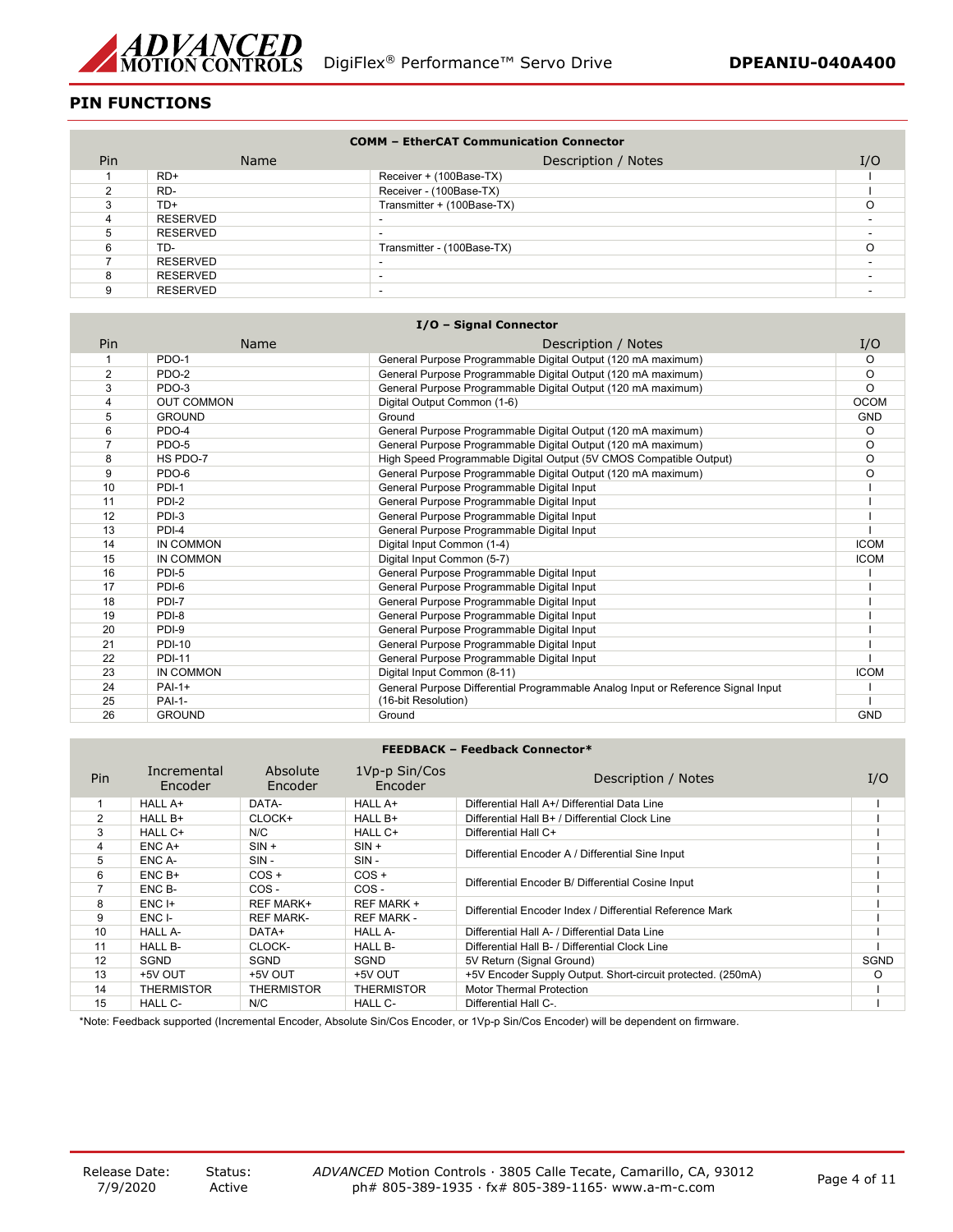

| <b>AUX. ENCODER - Auxiliary Encoder Connector</b> |                       |                                                                                      |             |  |  |  |  |
|---------------------------------------------------|-----------------------|--------------------------------------------------------------------------------------|-------------|--|--|--|--|
| Pin.<br>Description / Notes<br>Name               |                       |                                                                                      |             |  |  |  |  |
|                                                   | ENC A+ OUT / RESERVED |                                                                                      | O           |  |  |  |  |
| $\mathfrak{p}$                                    | ENC A- OUT / RESERVED | Buffered Encoder Channel A Output* or Reserved.                                      | $\Omega$    |  |  |  |  |
| 3                                                 | ENC B+ OUT / RESERVED | Buffered Encoder Channel B Output* or Reserved.                                      | O           |  |  |  |  |
| 4                                                 | AUX ENC A+            | Auxiliary Encoder Input (For single ended signal leave negative terminal open)       |             |  |  |  |  |
| 5                                                 | AUX ENC A-            |                                                                                      |             |  |  |  |  |
| 6                                                 | AUX ENC B+            | Auxiliary Encoder Input (For single ended signal leave negative terminal open)       |             |  |  |  |  |
|                                                   | AUX ENC B-            |                                                                                      |             |  |  |  |  |
| 8                                                 | AUX ENC I+            | Auxiliary Encoder Index Input (For single ended signal leave negative terminal open) |             |  |  |  |  |
| 9                                                 | AUX ENC I-            |                                                                                      |             |  |  |  |  |
| 10                                                | ENC B-OUT / RESERVED  | Buffered Encoder Channel B Output* or Reserved.                                      | O           |  |  |  |  |
| 11                                                | ENC I+ OUT / RESERVED | Buffered Encoder Index Output* or Reserved.                                          | O           |  |  |  |  |
| 12                                                | SGND                  | Signal Ground                                                                        | <b>SGND</b> |  |  |  |  |
| 13                                                | +5V OUT               | +5 VDC User Supply                                                                   | O           |  |  |  |  |
| 14                                                | PAI-2                 | Programmable Analog Input (12-bit Resolution)                                        |             |  |  |  |  |
| 15                                                | ENC I- OUT / RESERVED | Buffered Encoder Index Output* or Reserved.                                          | $\Omega$    |  |  |  |  |

\*Buffered encoder output only available with incremental encoder or 1Vp-p sin/cos encoder feedbacks. 1:1 input-to-output ratio, 5V square wave output. Reserved pins for all other feedbacks.

| <b>AUX. COMM - USB Communication Connector</b> |             |                     |             |
|------------------------------------------------|-------------|---------------------|-------------|
| Pin                                            | <b>Name</b> | Description / Notes | I/O         |
|                                                | <b>VBUS</b> | Supply Voltage      | O           |
|                                                | DATA -      | Data -              | I/O         |
| ີ<br>-53                                       | DATA +      | Data +              | I/O         |
|                                                | RESERVED    | -                   |             |
| b                                              | USB GND     | <b>USB Ground</b>   | <b>UGND</b> |
|                                                |             |                     |             |

| Motor Power Connector |                |                     |             |  |
|-----------------------|----------------|---------------------|-------------|--|
| Pin                   | <b>Name</b>    | Description / Notes | I/O         |  |
|                       | <b>CHASSIS</b> | Chassis Ground      | <b>CGND</b> |  |
|                       | <b>MOTOR A</b> | Motor Phase A       | O           |  |
|                       | MOTOR B        | Motor Phase B       |             |  |
|                       | MOTOR C        | Motor Phase C       |             |  |

| <b>AC Power Connector</b> |                |                                                                                                                     |             |  |
|---------------------------|----------------|---------------------------------------------------------------------------------------------------------------------|-------------|--|
| Pin                       | <b>Name</b>    | Description / Notes                                                                                                 | I/O         |  |
|                           | L1             |                                                                                                                     |             |  |
|                           | L2             | AC Supply Input (Three Phase). External 20 A time delay fuses are recommended in series<br>with the AC input lines. |             |  |
|                           | L <sub>3</sub> |                                                                                                                     |             |  |
|                           | <b>CHASSIS</b> | Chassis Ground                                                                                                      | <b>CGND</b> |  |

| <b>DC Power Connector</b> |           |                                                                          |             |  |
|---------------------------|-----------|--------------------------------------------------------------------------|-------------|--|
| Pin                       | Name      | Description / Notes                                                      | I/O         |  |
|                           | DC-       | Power Ground                                                             | <b>PGND</b> |  |
|                           | <b>NC</b> | No Connect                                                               |             |  |
|                           | DC+       | DC Power Input                                                           |             |  |
|                           | DC+       | External Shunt Resistor Connection. Connect resistor between DC+ and BR. |             |  |
|                           | <b>BR</b> |                                                                          |             |  |

| +24V LOGIC - Logic Power Connector |           |                     |            |
|------------------------------------|-----------|---------------------|------------|
| Pin                                | Name      | Description / Notes | I/O        |
|                                    | LOGIC GND | Logic Supply Ground | <b>GND</b> |
|                                    | LOGIC PWR | Logic Supply Input  |            |

| STO – Safe Torque Off Connector* |                 |                               |                     |  |
|----------------------------------|-----------------|-------------------------------|---------------------|--|
| Pin                              | Name            | Description / Notes           | I/O                 |  |
|                                  | STO OUTPUT      | Safe Torque Off Output        |                     |  |
|                                  | <b>RESERVED</b> | Reserved                      |                     |  |
| 3                                | STO-1 RETURN    | Safe Torque Off 1 Return      | STORET <sub>1</sub> |  |
|                                  | STO-1           | Safe Torque Off - Input 1     |                     |  |
|                                  | STO-2 RETURN    | Safe Torque Off 2 Return      | STORET2             |  |
| 6                                | STO-2           | Safe Torque Off - Input 2     |                     |  |
|                                  | <b>RESERVED</b> | Reserved                      |                     |  |
|                                  | STO OUT RETURN  | Safe Torque Off Output Return | STORETO             |  |

\*STO features must be disabled for applications not using STO. See page 6 for more information.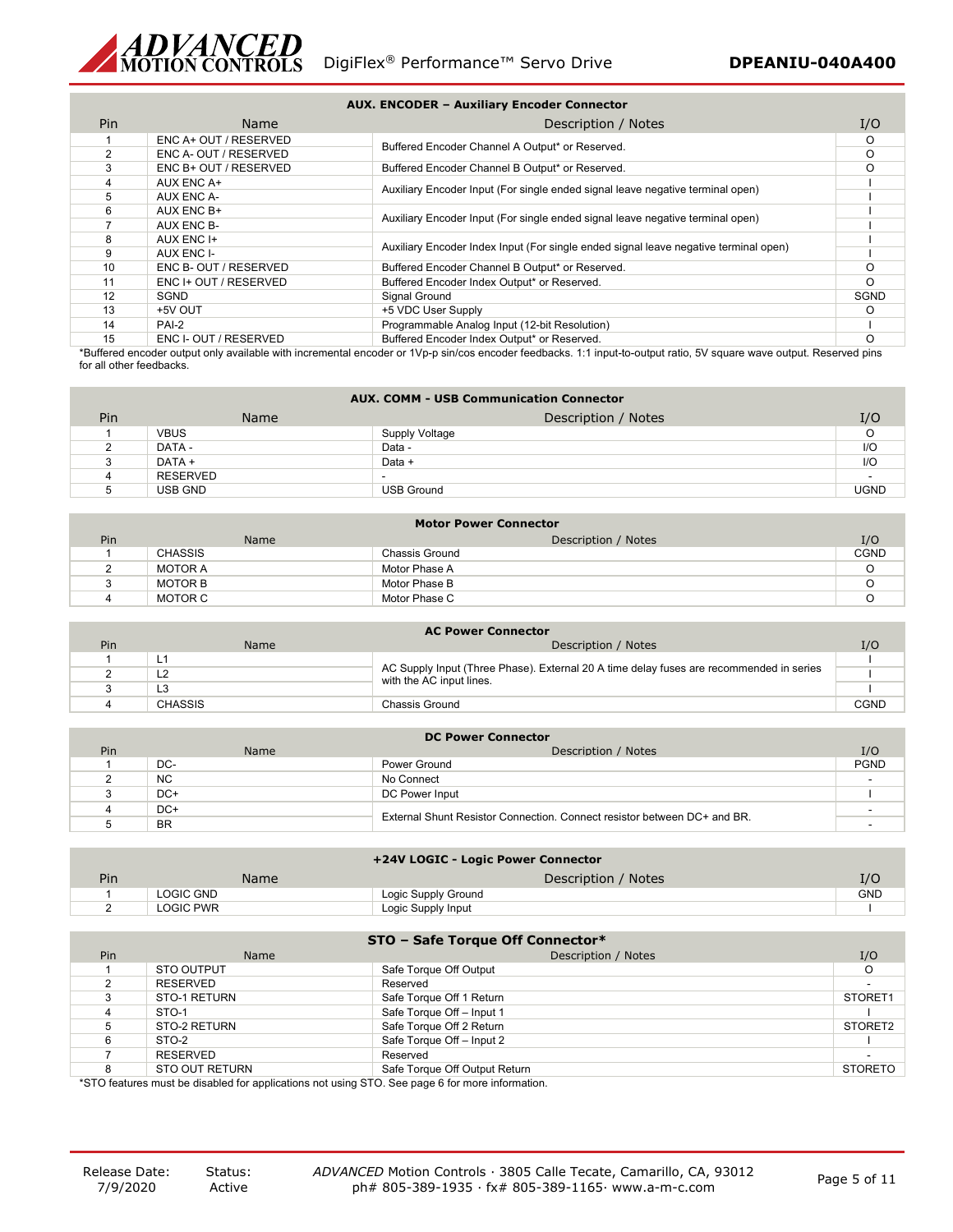

### **HARDWARE SETTINGS**

#### **EtherCAT Station Alias Selector Switches**

| <b>Switch Diagram</b>              | <b>Description</b>                                                                                                                                                                                                                                                                    |                 |            |                |  |
|------------------------------------|---------------------------------------------------------------------------------------------------------------------------------------------------------------------------------------------------------------------------------------------------------------------------------------|-----------------|------------|----------------|--|
| n,                                 | Hexadecimal switch settings correspond to the drive Station Alias. Note that drives on an<br>EtherCAT network will be given an address automatically based on proximity to the host.<br>Setting the switches manually is optional, and only necessary if a fixed address is required. |                 |            |                |  |
| ∞<br>∞<br>d١<br>○<br>$\circ$       |                                                                                                                                                                                                                                                                                       | SW <sub>1</sub> | <b>SW0</b> | <b>Node ID</b> |  |
| ဖ<br>ຕ<br>ىلا<br>ىلا               |                                                                                                                                                                                                                                                                                       |                 |            | 000            |  |
|                                    |                                                                                                                                                                                                                                                                                       |                 |            | 001            |  |
|                                    |                                                                                                                                                                                                                                                                                       |                 | 2          | 002            |  |
| SW <sub>0</sub><br>SW <sub>1</sub> |                                                                                                                                                                                                                                                                                       | $\cdots$        | $\cdots$   | $\cdots$       |  |
|                                    |                                                                                                                                                                                                                                                                                       |                 | D          | 253            |  |
|                                    |                                                                                                                                                                                                                                                                                       |                 | F          | 254            |  |
|                                    |                                                                                                                                                                                                                                                                                       |                 |            | 255            |  |

### **Safe Torque Off (STO) Inputs**

The Safe Torque Off (STO) Inputs are dedicated +24VDC max sinking single-ended inputs. For applications not using STO functionality, disabling of the STO feature is required for proper drive operation. STO may be disabled by installing the included mating connector for the STO connector and following the STO Disable wiring instructions as given in the hardware installation manual. Consult the hardware installation manual for more information. Alternatively, a dedicated STO Disable Key connector is available for purchase for applications where STO is not in use. Contact the factory for ordering information.

#### **Drive LED Functions (on connector side of drive)**

| LED.   | <b>Description</b>                                                                                                              |
|--------|---------------------------------------------------------------------------------------------------------------------------------|
| POWER  | Green when power is applied to the drive. Red when the drive is shunting excess energy through the shunt regulator.             |
| STATUS | Green when the drive power output bridge is enabled. Red when the drive power output bridge is disabled (via inhibit or fault). |

### **Communication LED Functions (on RJ-45 Communication Connectors)**

|                                                                                             | <b>LINK LED</b>                                                                                                                                           |                                                                                       |  |  |  |  |  |
|---------------------------------------------------------------------------------------------|-----------------------------------------------------------------------------------------------------------------------------------------------------------|---------------------------------------------------------------------------------------|--|--|--|--|--|
| <b>LED State</b>                                                                            |                                                                                                                                                           | <b>Description</b>                                                                    |  |  |  |  |  |
| Green - On                                                                                  |                                                                                                                                                           | Valid Link - No Activity                                                              |  |  |  |  |  |
| Green - Flickering                                                                          |                                                                                                                                                           | Valid Link - Network Activity                                                         |  |  |  |  |  |
| Off                                                                                         |                                                                                                                                                           | <b>Invalid Link</b>                                                                   |  |  |  |  |  |
|                                                                                             | <b>STATUS LED</b>                                                                                                                                         |                                                                                       |  |  |  |  |  |
| <b>LED State</b>                                                                            | <b>Description</b>                                                                                                                                        |                                                                                       |  |  |  |  |  |
| Green - On                                                                                  |                                                                                                                                                           | The device is in the state OPERATIONAL                                                |  |  |  |  |  |
| Green - Blinking (2.5Hz - 200ms on and<br>200ms off)                                        |                                                                                                                                                           | The device is in the state PRE-OPERATIONAL                                            |  |  |  |  |  |
| Green - Single Flash (200ms flash<br>followed by 1000ms off)                                | The device is in state SAFE-OPERATIONAL                                                                                                                   |                                                                                       |  |  |  |  |  |
| Green - Flickering (10Hz - 50ms on and<br>50ms off)                                         | The device is booting and has not yet entered the INIT state<br>The device is in state BOOTSTRAP<br>nr<br>Firmware download operation in progress         |                                                                                       |  |  |  |  |  |
| Off<br>The device is in state INIT                                                          |                                                                                                                                                           |                                                                                       |  |  |  |  |  |
|                                                                                             |                                                                                                                                                           |                                                                                       |  |  |  |  |  |
| <b>LED State</b>                                                                            | <b>ERROR LED</b><br><b>Description</b>                                                                                                                    | <b>Example</b>                                                                        |  |  |  |  |  |
|                                                                                             |                                                                                                                                                           |                                                                                       |  |  |  |  |  |
| $Red - On$                                                                                  | A PDI Watchdog timeout has occurred.                                                                                                                      | Application controller is not responding anymore.                                     |  |  |  |  |  |
| Red - Blinking (2.5Hz - 200ms on and<br>200ms off)                                          | General Configuration Error.                                                                                                                              | State change commanded by master is impossible due to<br>register or object settings. |  |  |  |  |  |
| Red - Flickering (10Hz - 50ms on and<br>50ms off)                                           | Booting Error was detected. INIT state reached, but<br>parameter "Change" in the AL status register is set to<br>0x01:change/error                        | Checksum Error in Flash Memory.                                                       |  |  |  |  |  |
| Red - Single Flash (200ms flash followed<br>by $1000ms$ off)                                | The slave device application has changed the EtherCAT<br>state autonomously: Parameter "Change" in the AL status<br>register is set to 0x01:change/error. | Synchronization error; device enters SAFE-<br>OPERATIONAL automatically               |  |  |  |  |  |
| Red - Double Flash (Two 200ms flashes<br>separated by 200ms off, followed by<br>1000ms off) | An application Watchdog timeout has occurred.                                                                                                             | Sync Manager Watchdog timeout.                                                        |  |  |  |  |  |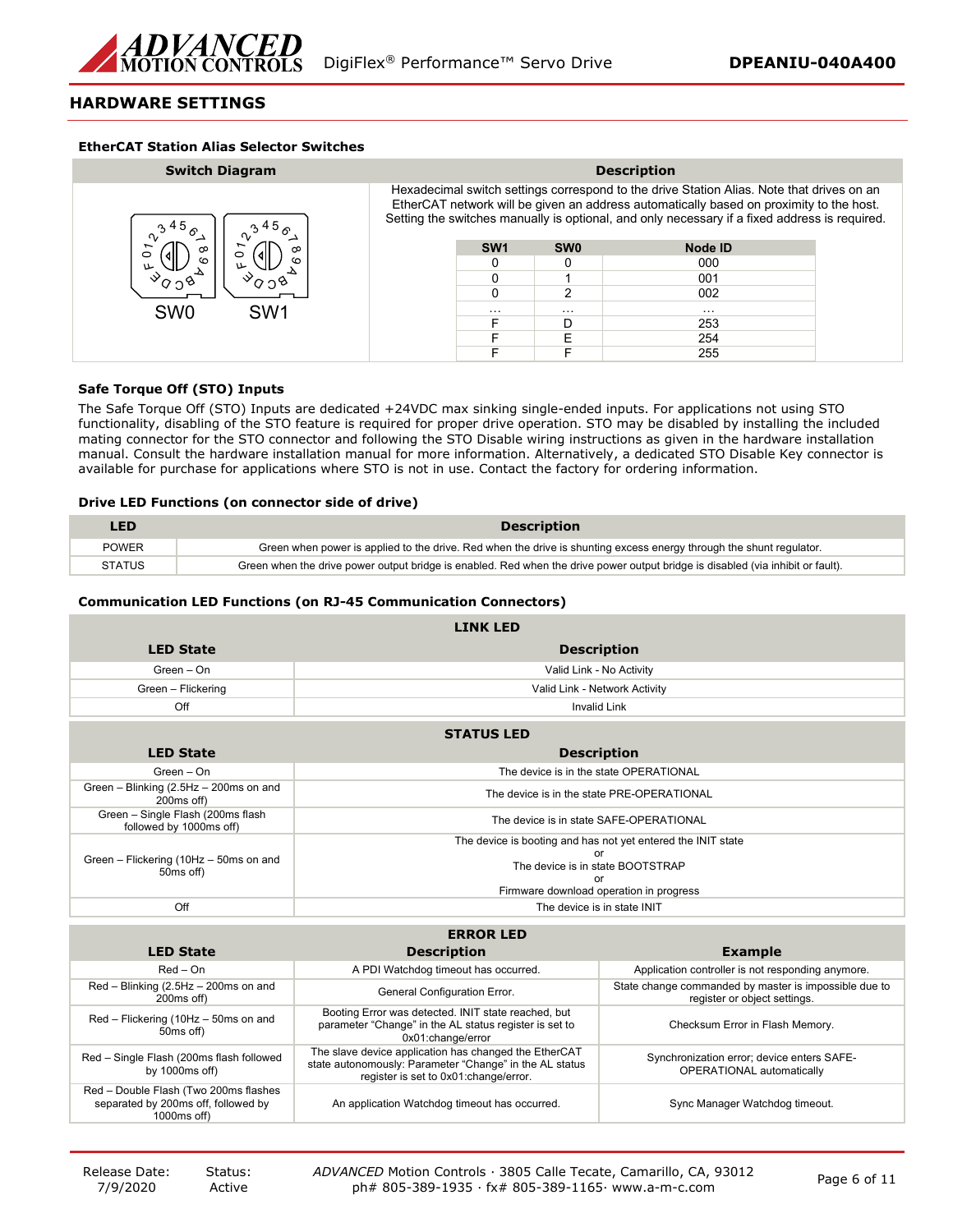

# **MECHANICAL INFORMATION**



| I/O - Signal Connector                                                                                                                                                                                                                                                                                                                              |                     |                                                                                                          |  |  |
|-----------------------------------------------------------------------------------------------------------------------------------------------------------------------------------------------------------------------------------------------------------------------------------------------------------------------------------------------------|---------------------|----------------------------------------------------------------------------------------------------------|--|--|
| Connector Information                                                                                                                                                                                                                                                                                                                               |                     | 26-pin, high-density, female D-sub                                                                       |  |  |
| <b>Mating Connector</b>                                                                                                                                                                                                                                                                                                                             | Details             | TYCO: Plug P/N 1658671-1; Housing P/N 5748677-3; Terminals P/N 1658670-2 (loose) or<br>1658670-1 (strip) |  |  |
|                                                                                                                                                                                                                                                                                                                                                     | Included with Drive | No                                                                                                       |  |  |
| PDI-1 10 --<br>PDO-6<br>PDI-2 11<br>HS PDO-7<br>PDI-3 12 ---<br>PDO-5<br>PDO-4<br>PDI-4 13<br>IN COMMON 14 --<br>HS OUT COMMON<br>IN COMMON 15 --<br>OUT COMMON<br>PDI-5 16 -<br>PDO-3<br>PDI-6 17 ---<br>PDO-2<br>$PDI-7$ 18 ---<br>PDO-1<br>19 PDI-8<br>20 PDI-9<br>21 PDI-10<br>22 PDI-11<br>23 IN COMMON<br>24 PAI-1+<br>25 PAI-1-<br>26 GROUND |                     |                                                                                                          |  |  |

|                                                                  |                                                                                                                      | <b>FEEDBACK - Feedback Connector</b>                                                                                                                             |                                                                                                                                                                                              |
|------------------------------------------------------------------|----------------------------------------------------------------------------------------------------------------------|------------------------------------------------------------------------------------------------------------------------------------------------------------------|----------------------------------------------------------------------------------------------------------------------------------------------------------------------------------------------|
| Connector Information                                            |                                                                                                                      | 15-pin, high-density, female D-sub                                                                                                                               |                                                                                                                                                                                              |
| <b>Mating Connector</b>                                          | <b>Details</b>                                                                                                       | TYCO: Plug P/N 748364-1; Housing P/N 5748677-2; Terminals P/N 1658670-2 (loose) or<br>1658670-1 (strip)                                                          |                                                                                                                                                                                              |
|                                                                  | Included with Drive                                                                                                  | No                                                                                                                                                               |                                                                                                                                                                                              |
| ENC B+<br>ENC B-<br>$ENC I+ 8$<br>$ENC I - 9$<br>HALL A- $10$ -- | ENC A-<br>ENC A+<br>HALL C+<br>HALL B+<br>HALL A+<br>11 HALL B-<br>12 SGND<br>13 +5V OUT<br>THERMISTOR<br>15 HALL C- | $COS+$<br>COS-<br>$SIN+$<br>REF MARK+<br>N/C<br>CLOCK+<br>REF MARK- 9<br>DATA+ $10$ --<br>DATA-<br>11 CLOCK-<br>12 SGND<br>13 +5V OUT<br>14 THERMISTOR<br>15 N/C | SIN-<br>$COS+$<br>COS-<br>$SIN+$<br>HALL C+<br>REF MARK+ 8<br>REF MARK- 9 ---<br>HALL B+<br>HALL A- $10$ --<br>HALL A+<br>11 HALL B-<br>12 SGND<br>13 +5V OUT<br>14 THERMISTOR<br>15 HALL C- |
| <b>Incremental Encoder</b>                                       |                                                                                                                      | <b>Absolute Encoder</b>                                                                                                                                          | 1Vp-p Sin/Cos Encoder                                                                                                                                                                        |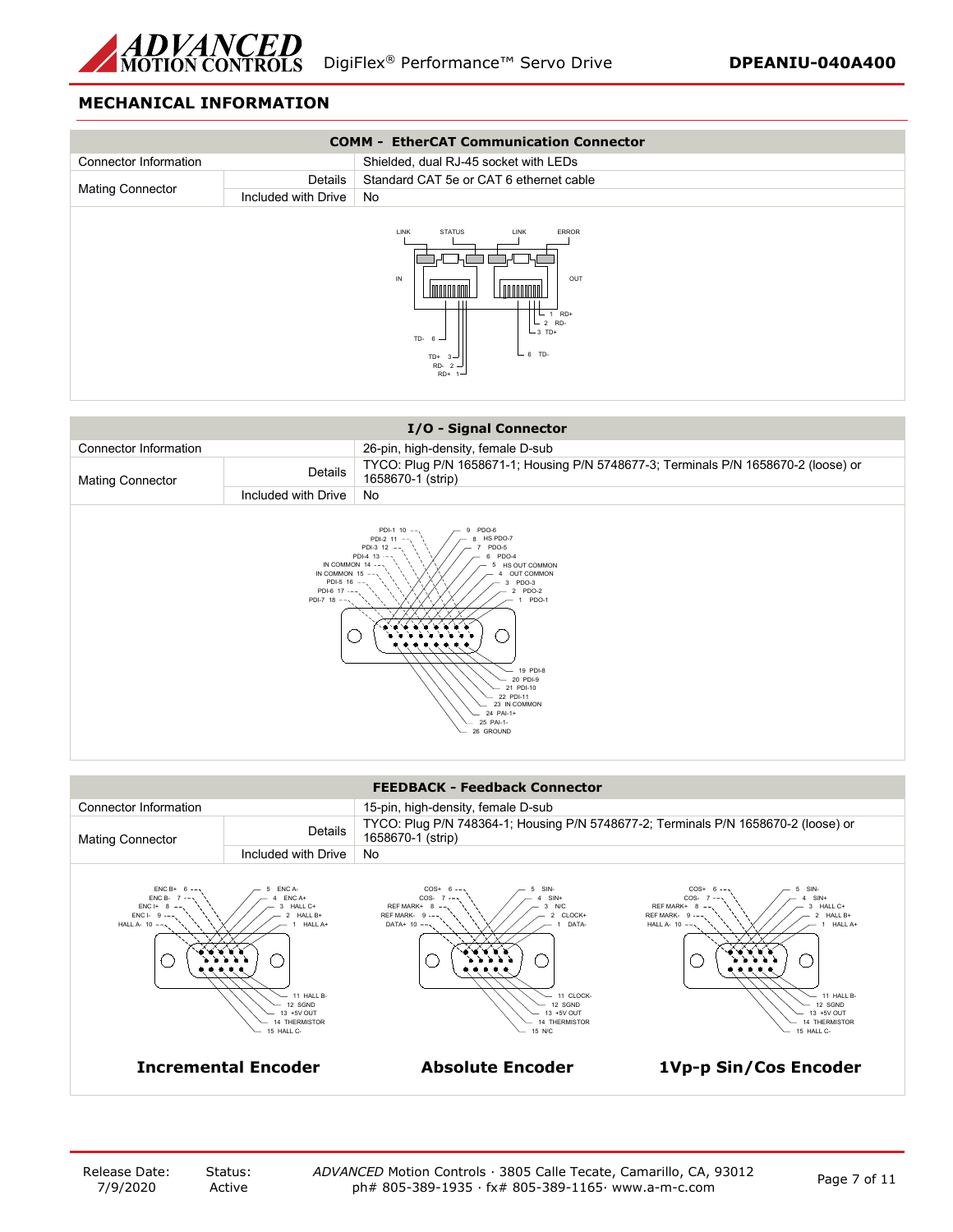



| <b>AUX. COMM - USB Communication Connector</b> |                     |                                                                         |  |  |
|------------------------------------------------|---------------------|-------------------------------------------------------------------------|--|--|
| Connector Information                          |                     | 5-pin, Mini USB B Type port                                             |  |  |
|                                                | Details             | TYCO: 1496476-3 (2-meter STD-A to MINI-B ASSY)                          |  |  |
| Suggested Mating Cable                         | Included with Drive | No                                                                      |  |  |
|                                                |                     | USB GND $5 -$<br>RESERVED $4 -$<br>$DATA + 3$ -<br>$DATA - 2$ –<br>VBUS |  |  |

| +24V LOGIC - Logic Power Connector |                                                                               |                                                       |  |  |  |  |
|------------------------------------|-------------------------------------------------------------------------------|-------------------------------------------------------|--|--|--|--|
| Connector Information              |                                                                               | 2-port, 3.5 mm spaced, enclosed, friction lock header |  |  |  |  |
|                                    | Details                                                                       | Phoenix Contact: P/N 1840366                          |  |  |  |  |
|                                    | Included with Drive                                                           | Yes                                                   |  |  |  |  |
|                                    | <b>Mating Connector</b><br>2222<br>D.<br>闌<br><b>LOGIC GND</b><br>2 LOGIC PWR |                                                       |  |  |  |  |

| <b>Motor Power Connector</b>                                          |                     |                                                                                         |  |  |  |
|-----------------------------------------------------------------------|---------------------|-----------------------------------------------------------------------------------------|--|--|--|
| Connector Information                                                 |                     | 4-port, 5.0 mm spaced, push-in front spring connection header                           |  |  |  |
| <b>Mating Connector</b>                                               | Details             | Push-in direct plug-in method for solid or stranded conductors with or without ferrules |  |  |  |
|                                                                       | Included with Drive | Not Applicable                                                                          |  |  |  |
| MOTOR B $3 -$<br>MOTOR A<br>MOTOR C $4 -$<br><b>CHASSIS</b><br>I<br>A |                     |                                                                                         |  |  |  |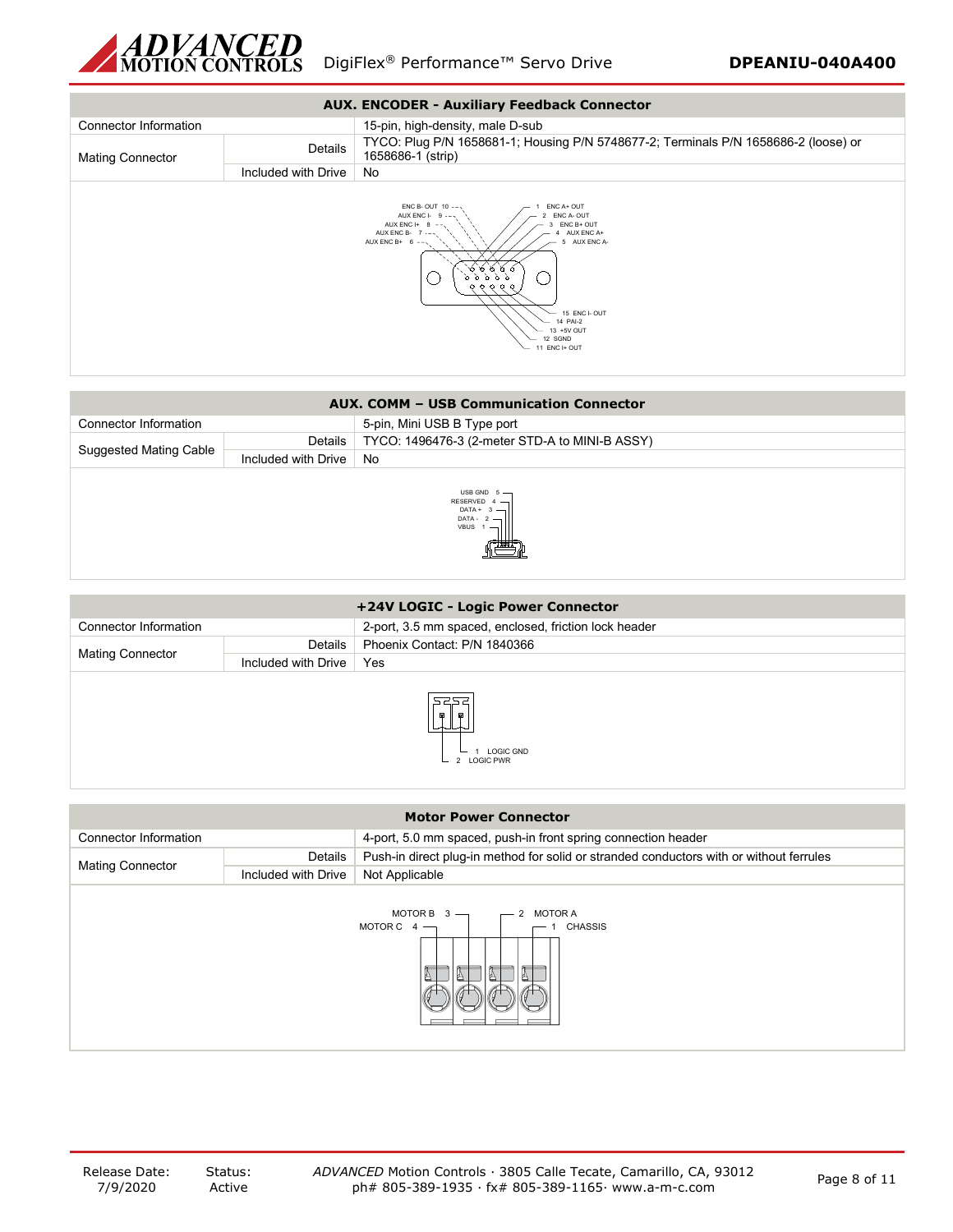

| <b>DC Power Connector</b> |                     |                                                                                         |  |  |  |
|---------------------------|---------------------|-----------------------------------------------------------------------------------------|--|--|--|
| Connector Information     |                     | 5-port, 5.0 mm spaced, push-in front spring connection header                           |  |  |  |
| <b>Mating Connector</b>   | Details             | Push-in direct plug-in method for solid or stranded conductors with or without ferrules |  |  |  |
|                           | Included with Drive | Not Applicable                                                                          |  |  |  |
|                           |                     | DC+<br>3<br>DC+<br>$-2$ NC<br>$4 -$<br>$-1$ DC-<br>BR $5 -$<br>E<br>Ā                   |  |  |  |

| <b>AC Power Connector</b>    |                     |                                                                                         |  |  |  |
|------------------------------|---------------------|-----------------------------------------------------------------------------------------|--|--|--|
| <b>Connector Information</b> |                     | 4-port, 5.0 mm spaced, push-in front spring connection header                           |  |  |  |
|                              | Details             | Push-in direct plug-in method for solid or stranded conductors with or without ferrules |  |  |  |
|                              | Included with Drive | Not Applicable                                                                          |  |  |  |
| <b>Mating Connector</b>      |                     | CHASSIS $4 \rightarrow$<br>$-1$ L1<br>I                                                 |  |  |  |

| STO - Safe Torque Off Connector                                                                                                                    |                     |                                                        |  |  |  |
|----------------------------------------------------------------------------------------------------------------------------------------------------|---------------------|--------------------------------------------------------|--|--|--|
| Connector Information                                                                                                                              |                     | 8-port, 2.00 mm spaced, enclosed, friction lock header |  |  |  |
| <b>Mating Connector</b>                                                                                                                            | Details             | Molex: P/N 51110-0860 (housing); 50394-8051 (pins)     |  |  |  |
|                                                                                                                                                    | Included with Drive | Yes                                                    |  |  |  |
| STO-2 RETURN 5<br>RESERVED 7 $\neg$<br>3 STO-1 RETURN<br><b>STO OUTPUT</b><br>因因因因<br>STO OUT RETURN $8 -$<br>2 RESERVED<br>STO-2 6 $-$<br>4 STO-1 |                     |                                                        |  |  |  |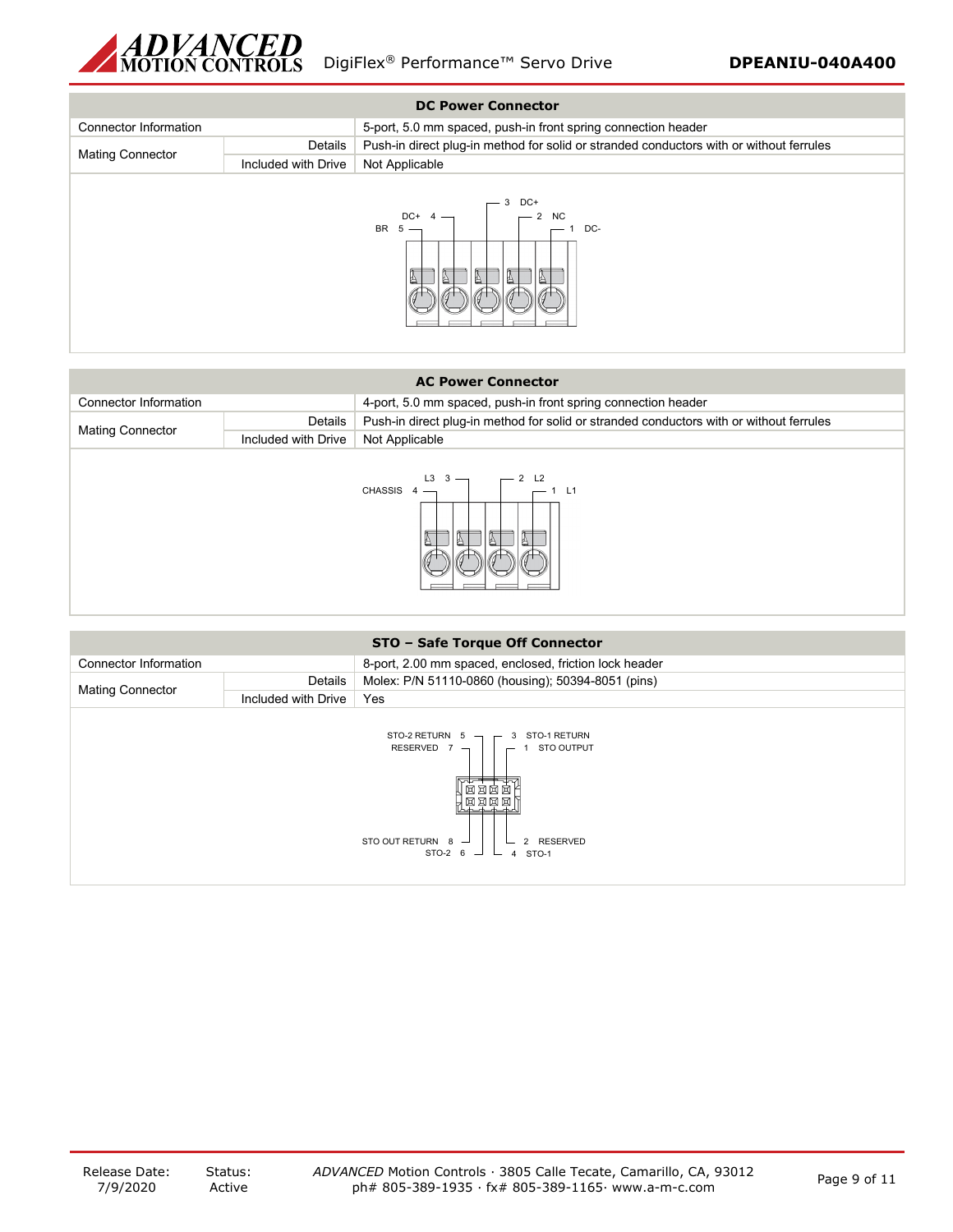

## **MOUNTING DIMENSIONS**